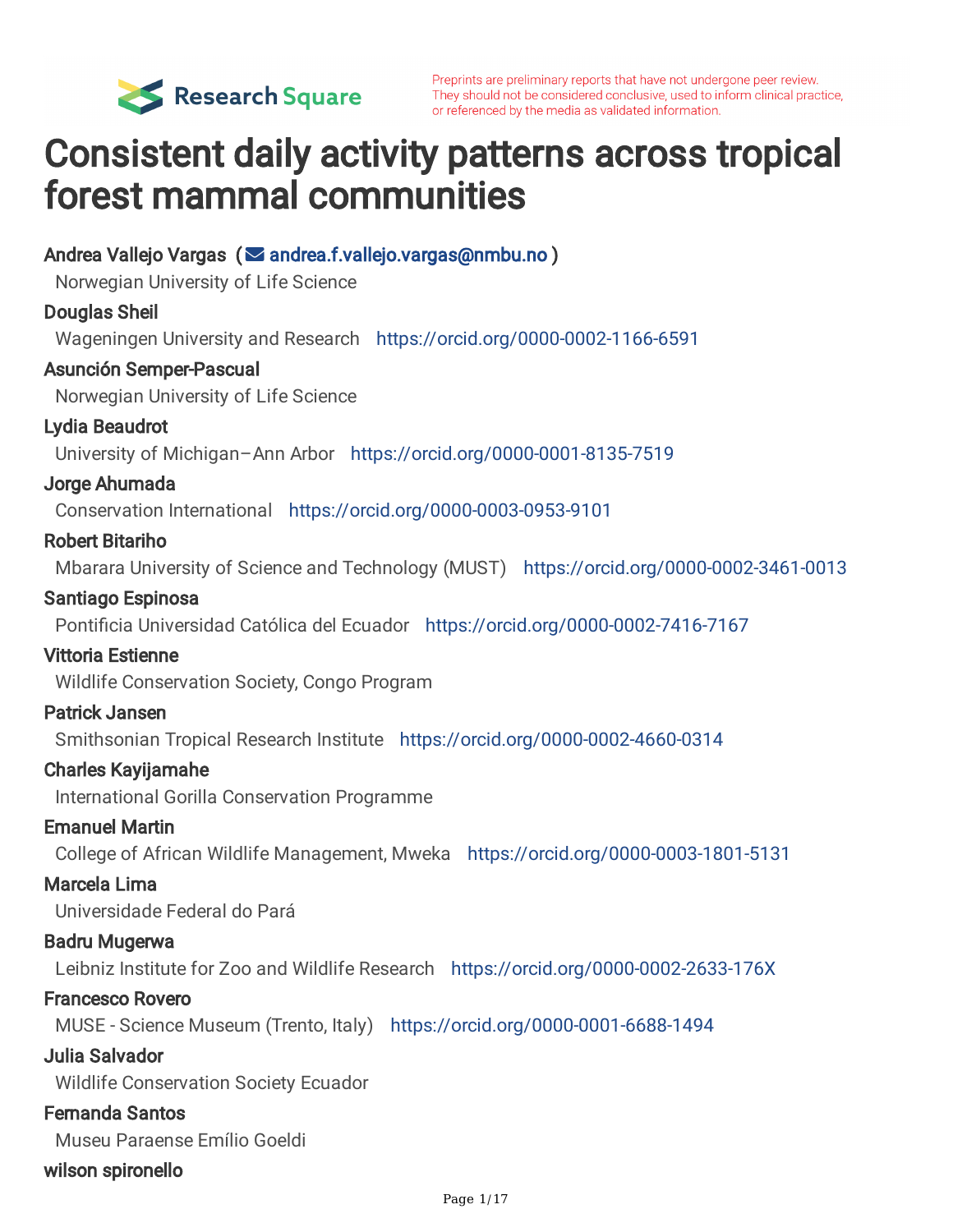#### Eustrate Uzabaho

International Gorilla Conservation Programme <https://orcid.org/0000-0002-7563-6455>

#### Richard Bischof

Norwegian University of Life Sciences <https://orcid.org/0000-0002-1267-9183>

Article

Keywords:

Posted Date: March 7th, 2022

DOI: <https://doi.org/10.21203/rs.3.rs-1330544/v1>

License:  $\circledcirc$  (i) This work is licensed under a Creative Commons Attribution 4.0 International License. Read Full [License](https://creativecommons.org/licenses/by/4.0/)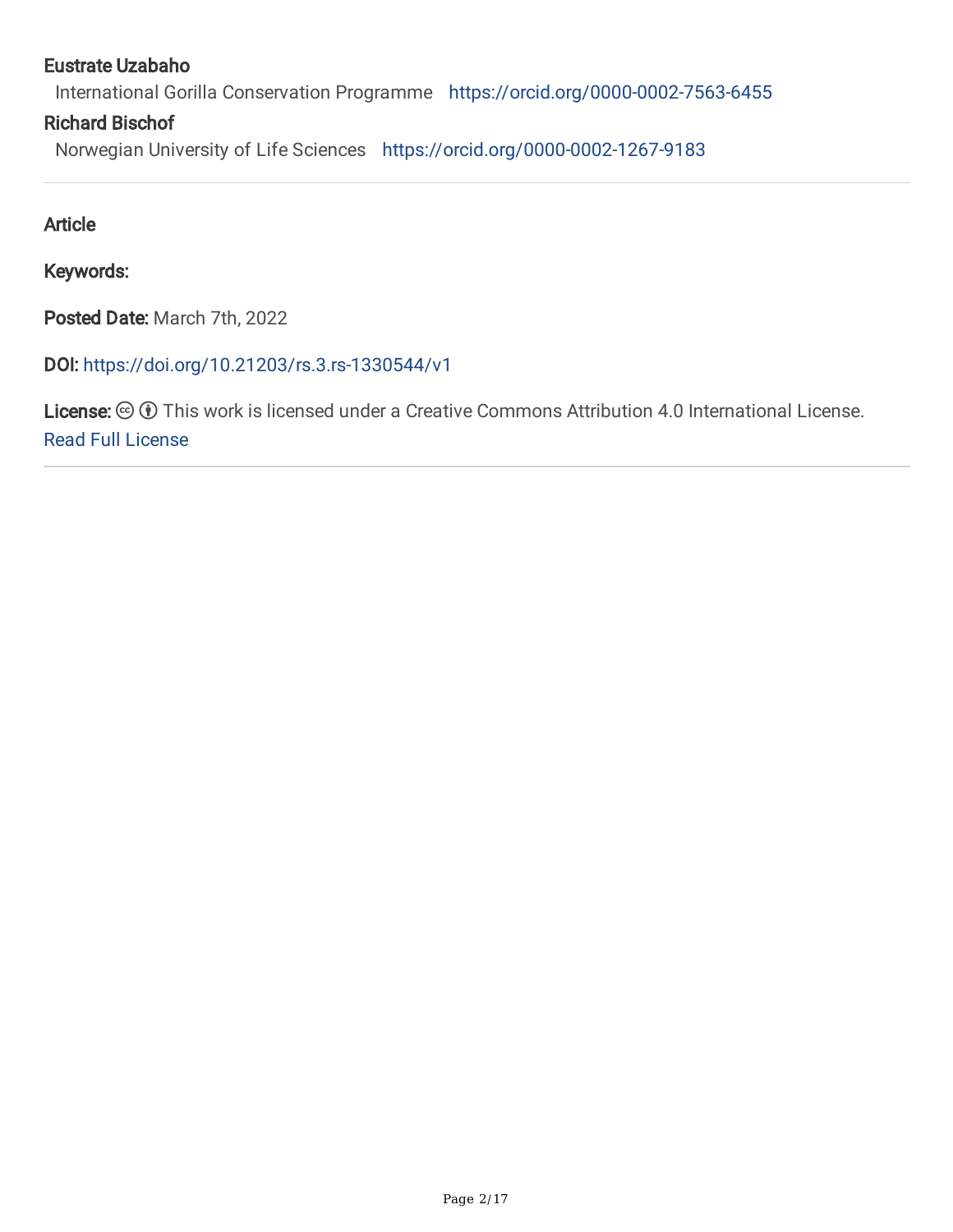# Abstract

Most animals follow distinct daily activity patterns reflecting their adaptations1, requirements, and interactions2-4. Specific communities provide specific opportunities and constraints to their members that further shape these patterns3,4. Here, we ask whether community-level diel activity patterns among long-separated biogeographic regions differ or converge and whether the resulting patterns indicate topdown (predation risk) or bottom-up processes (prey availability)? We estimated the diel activity of grounddwelling and scansorial mammals in 16 protected areas across the tropics, using an extensive network of camera traps, and examined the relationship to body mass and trophic guild. We found that mammalian guilds exhibited consistent diel activity patterns across regions, indicating similar responses to similar evolutionary and ecological opportunities and constraints. Larger herbivores tended to be more nocturnal than smaller herbivores, whereas carnivores and omnivores showed the opposite pattern. Insectivores were exceptions, revealing regional differences in which larger insectivorous species were more nocturnal than smaller ones in the Afrotropical and Indo-Malayan regions, while the pattern reversed in the Neotropics. The consistent contrast between predators and prey suggests that diel activity within these communities is primarily determined by large predators and associated risk of predation.

## Introduction

Diel activity patterns—the distribution of activity throughout the daily cycle—are fundamental in animal ecology<sup>5</sup>. These patterns reflect when organisms seek food, socialize, and perform other necessary tasks while also accounting for risks<sup>1,2</sup>. Activity patterns vary among species. Some organisms may maintain activity over extended periods while others exhibit brief peaks<sup>6</sup>. They may be predominantly active during the night (nocturnal), day (diurnal), twilight (crepuscular), or may lack pronounced peaks with relation to day and night (cathemeral). Furthermore, there can be substantial variation within species and between populations 6 . Mammals illustrate a broad range of such behaviours.

While mammals today occupy all temporal niches (day, night, twilight), early mammal species are thought to have been primarily nocturnal to avoid the predation risk imposed by diurnal dinosaurs—an idea known as the "nocturnal bottleneck" hypothesis<sup>7</sup>. Following the extinction of the non-avian dinosaurs (66 Ma)<sup>8</sup>, mammals diversified and adapted to fill the available temporal niches<sup>7,9</sup>. Physiologic, morphological, and behavioural adaptations<sup>9</sup> including endothermy, eye forms<sup>10</sup>, and enhanced sensorial systems allowed mammals to thrive under the different illumination and temperatures associated with day and night.

Endothermy permits mammals to exploit multiple temporal niches<sup>11,12</sup>. Nonetheless, species-specific physiological characteristics, in interaction with morphology (e.g., body size), may still favour activity schedules that moderate thermal stress<sup>13</sup>. For instance, in the absence of other factors, large species in warm regions may be forced to avoid overheating by avoiding activity in the hottest periods<sup>14</sup>. By contrast, small species that can lose heat rapidly may avoid cold and focus activity in warmer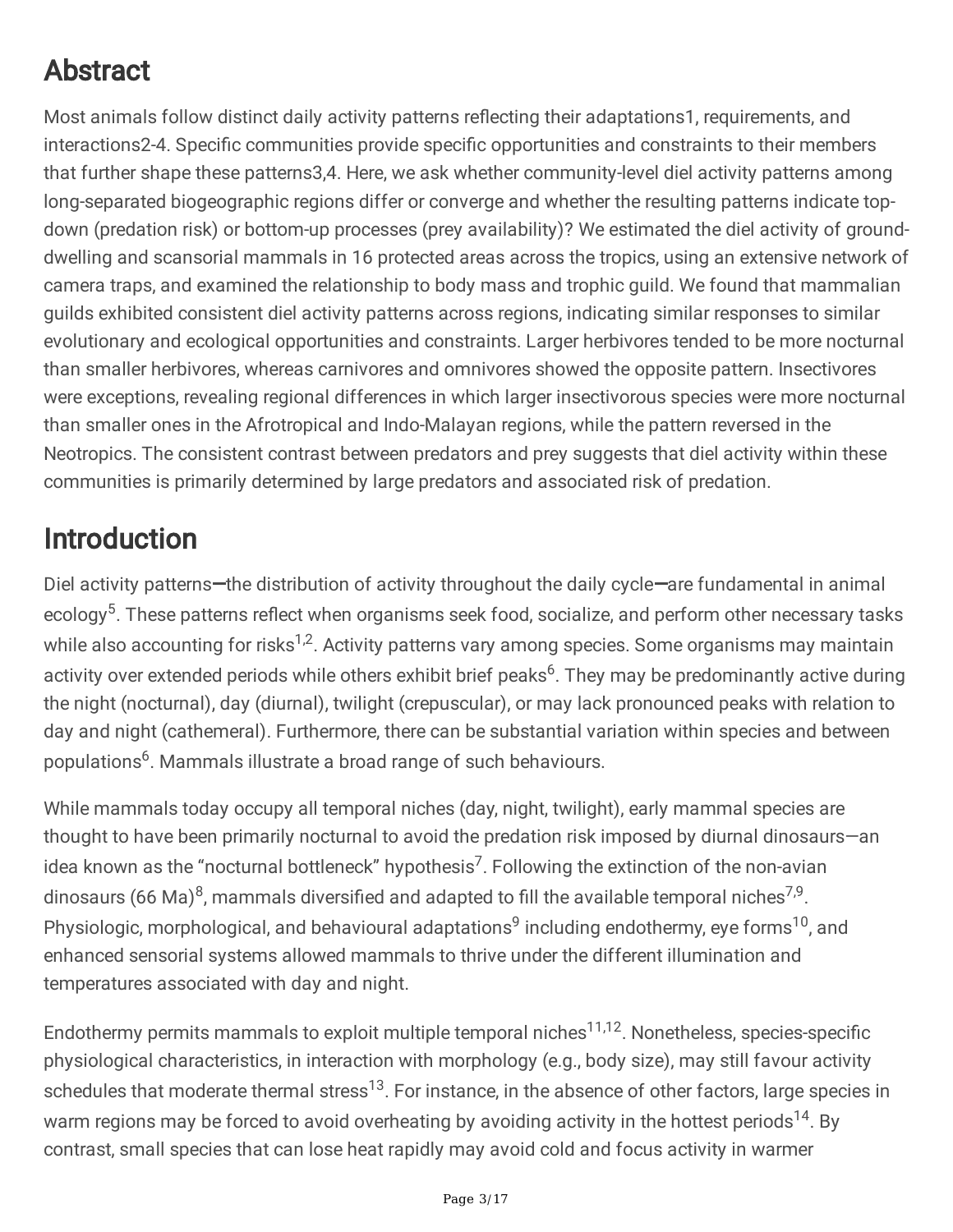periods<sup>15,16</sup>. Small mammals such as mice and rats avoid diurnal predation by favouring nocturnal activity but may nonetheless be active during the daytime due to food scarcity, low nighttime temperatures, or low risks from diurnal predation<sup>1,17</sup>.

Species interactions may influence and control diel activity patterns within communities<sup>3,4</sup>. For instance, predators may favour periods where their prey are active, whereas prey species may avoid periods when their predators are active<sup>5,18</sup>. Potentially, this can involve both top-down or bottom-up processes<sup>19-21</sup>. Bottom-up and top-down are key classifiers for the regulation of food web dynamics<sup>19-21</sup> and have the potential to influence how species within an assemblage may behave<sup>22</sup>. In a top-down process, the temporal activities of certain species (e.g., prey) seek to avoid the time use of others (e.g., predators) $^{23}$ . For example, small carnivores may avoid activity in periods when they are more likely to encounter larger predators, with similar avoidance expected for prey species to avoid their predators<sup>18,23</sup>. Alternatively, this can be a bottom-up process in which predator species match their activities to that of their prey or competitors<sup>22</sup>. For instance, mesopredators in south-western Europe were found to match their activity to that of their prey<sup>24</sup>. There is evidence for both bottom-up and top-down determination of activity patterns in a few sympatric species<sup>22-24</sup>. Yet, we do not know the degree to which bottom-up and top-down processes operate in nature and whether the resulting patterns are consistent across regions.

Humid tropical forests provide a useful context for exploring these questions as the influence of seasonality is low and similar environmental conditions are found in biogeographically distinct regions<sup>13</sup>. These forests encompass many of the most diverse and rich terrestrial biomes on earth and the maintenance of such diversity likely involves biotic interactions<sup>25</sup>. Trophic composition of tropical forest mammal communities appears relatively consistent across tropical regions <sup>26</sup> and has been attributed to convergent evolution, likely due to similarities in environment and adaptations across distant forests<sup>27</sup>. We expect that the processes that shape trophic interactions and composition may also influence diel activity patterns.

We studied the daily activity patterns of ground-dwelling and scansorial mammals inhabiting protected tropical forests across the Neotropics, Afrotropics, and Indo-Malayan tropics (Fig. 1). We used timestamped images from standardized large-scale camera-trap surveys implemented by the Tropical Ecology Assessment and Monitoring (TEAM) Network in 16 protected areas (Table S1)<sup>28</sup>. Using multinomial analysis, we investigated how diurnal, nocturnal, and crepuscular activity was related to trophic guild and body size and whether any such patterns were consistent among regions.

We tested three hypotheses (Fig. 2). First, if top-down processes regulate the diel activity of animals in a community (H1), we predicted (1a) that prey species (e.g., herbivores) should exhibit diel activity patterns that avoid those of predators (e.g., carnivores and omnivores) of a similar size (interguild avoidance), and (1b) smaller members of a trophic guild (especially carnivores and omnivores) should exhibit diel activity patterns that avoid that of larger members of the same guild (intraguild avoidance). If bottom-up processes regulate the diel activity of animals in a community (H2), then (2) diel activity patterns of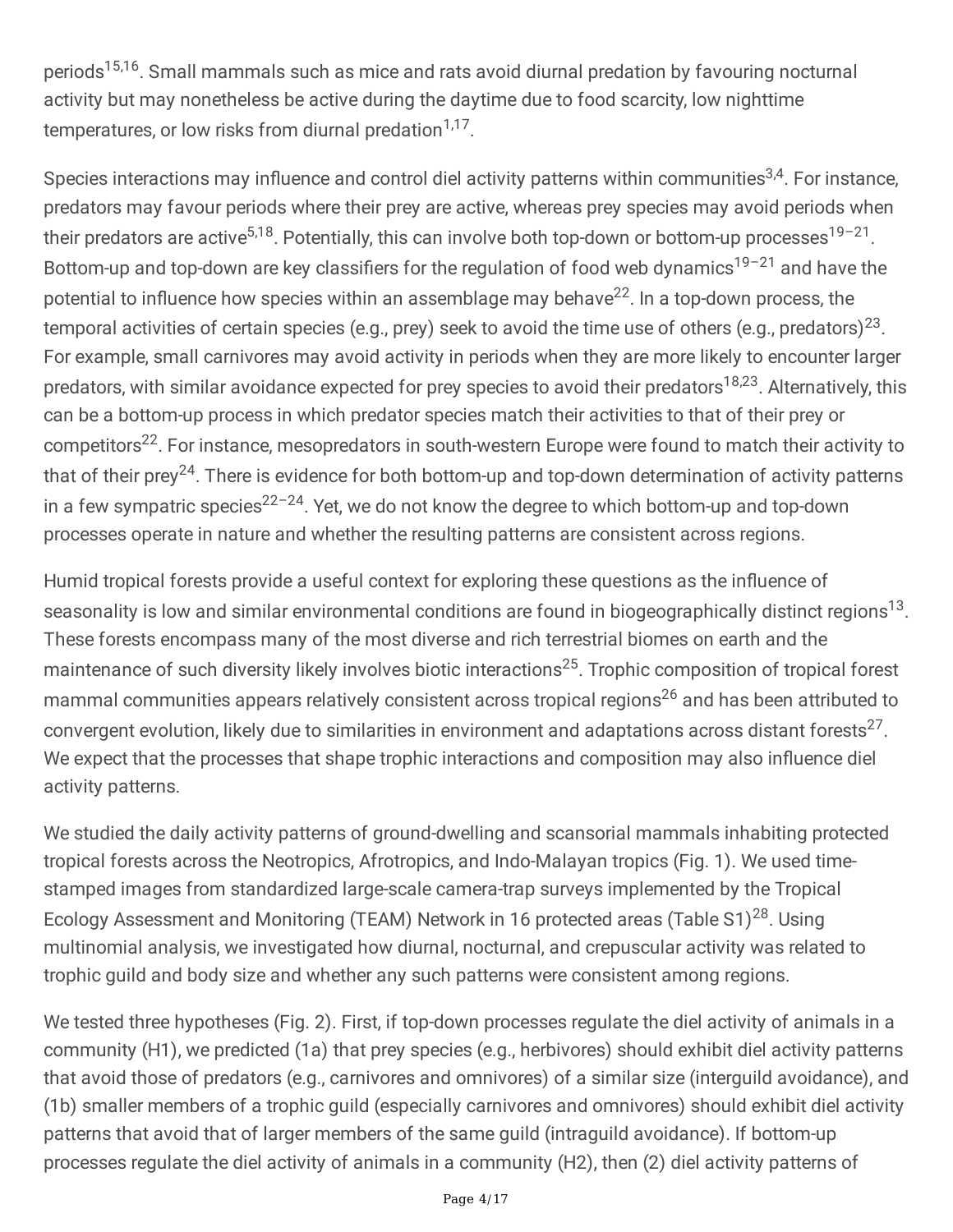predators should match that of prey species (herbivores, insectivores, and small omnivores). Finally, if the energetic cost of thermoregulation constrains diel activity of tropical mammals (H3), then (3) large mammals should be more active during the night when it is colder and small mammals more active during the day when it is warmer.

We extracted the probability for the activity  $(0-1)$  during day, night, and twilight, and the correspondent upper (UCI) and lower (LCI) 95% confidence intervals for the given range of body mass and trophic guild derived from the multinomial model in every region with the lowest AIC. Diel activity was best modelled when including body mass, trophic guild, and their interaction for the three regions (Fig. 3, Table S2).

Fig. 3. Distribution of daily activity in relation to body size and trophic guilds of tropical ground-dwelling and scansorial mammals in three regions. Estimates correspond to the probability of activity during the day, night, and twilight extracted from the model fitted to TEAM camera-trap data. Tick marks above the x-axis indicate the typical body mass of species analysed. Colour hue indicates where the model interpolates among observations of the sizes presented (darker) versus extrapolates beyond values in the data for that trophic guild and region (lighter).

### Consistent Patterns

We found consistent patterns of diel activity in relation to trophic guild and body mass across regions (Fig. 3, Fig. S1, Table S2) indicative of top-down processes playing a dominant role in shaping community activity patterns (H1). Following our prediction 1a, the interguild relationships between nocturnality and body mass showed contrasting patterns for predators (i.e., carnivores, omnivores) and prey (i.e., herbivores, and perhaps insectivores) indicating avoidance of predators by prey across regions. In general, larger prey species were nocturnal whereas larger predators were diurnal (Fig. 3). For example, In the Neotropics, the highest diurnal probability for large predators was 0.64 (LCI:0.63, UCI:0.74, body mass = 96 kg). Herbivores (i.e., prey) were more likely to exhibit a high nocturnal activity as the body mass increased to a maximum probability of 0.60 (LCI:0.48, UCI:0.71, body mass = 210 kg).

Among carnivores, we found a negative relationship between body mass and nocturnality supporting prediction 1b. Thus, small carnivores, which risk predation by larger carnivores<sup>29</sup>, were more likely to be nocturnal than larger carnivores. For example, carnivores in the Afrotropics decreased nocturnality probability from 0.81 (LCI: 0.74, UCI:0.87, body mass = 1 kg) to 0.21 (LCI: 0.14, UCI: 0.28, body mass = 61 kg) as size increased. Such temporal partitioning has previously been identified as a strategy for mitigating intraguild predation among carnivores, thus aiding their coexistence<sup>3,4,18,22,29-31</sup>. Finally, our analyses indicate that among both herbivores and insectivores, smaller species were more likely to be diurnal than larger species which we suggest is likely a consequence of avoiding small and mediumsized predators.

The high degree of diurnality among large carnivores evident in our study sites contrasts with reports from other forests, as in Madagascar and North America where carnivores were largely active at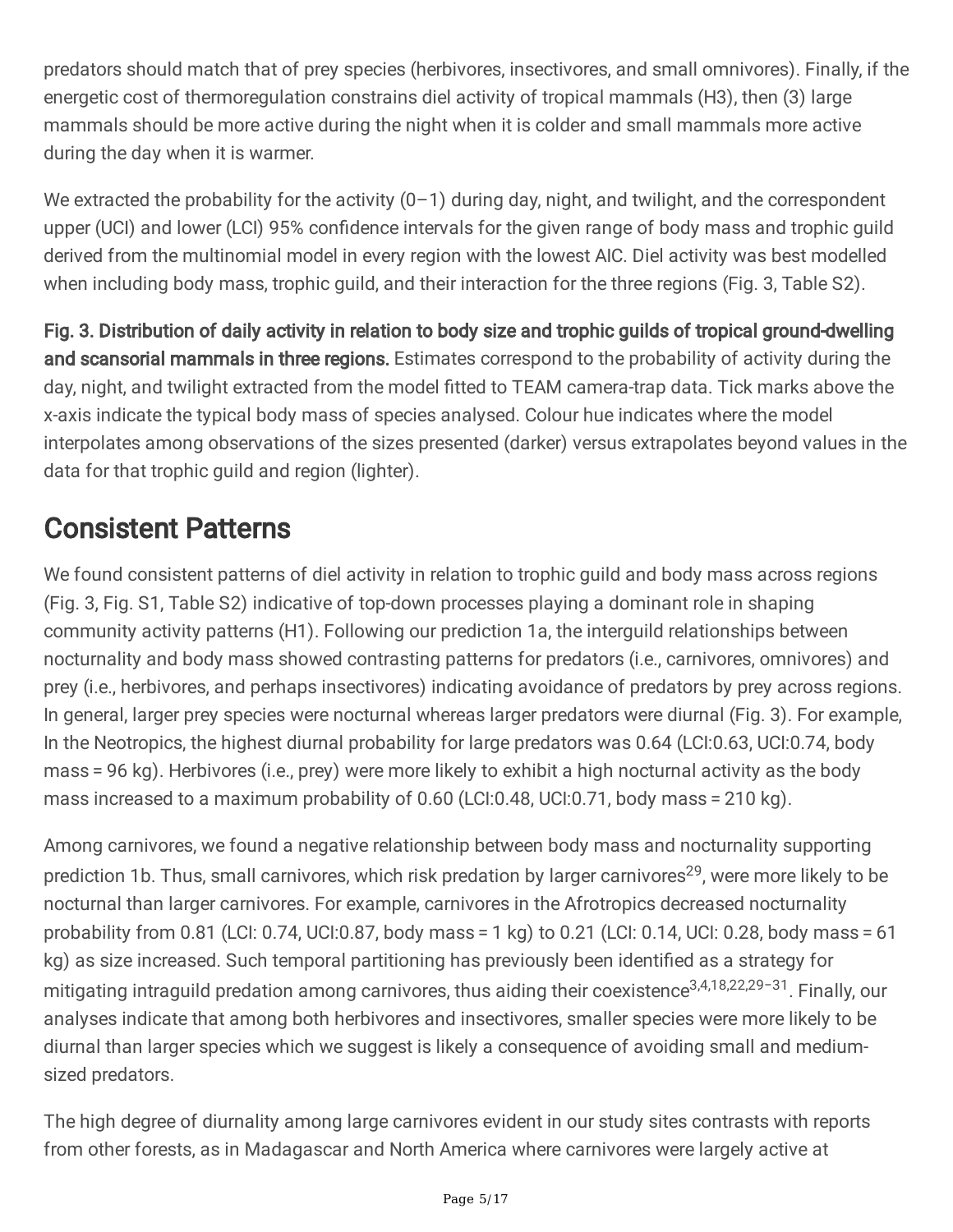night 32,33 . These previous studies focused on more anthropogenic landscapes, where carnivores appear to avoid interacting with humans by becoming more nocturnal<sup>32-34</sup>. Our sites are within protected areas and therefore suffer lower human impacts than elsewhere and may permit greater diurnality.

# **Explanations**

While top-down processes appear to shape overall activity patterns within each community, notable variation among species persists, even within the same trophic guild and for comparable body sizes (Fig. S4). Species-specific diel activity patterns likely arise from a combination of bottom-up and top-down processes, and other influences (e.g., habitat features, environmental conditions, intra-specific dynamics, etc.). Furthermore, some patterns cannot be attributed unambiguously to one process or factor, for example, the nocturnal activity of small omnivores may reflect avoidance to top predators (top-down) and/or following of omnivore prey (bottom-up, Prediction 2, Fig. 2, Fig. 3). Both explanations have merits when we consider better-known species such as the ocelot (Leopardus pardalis), a neotropical felid, which is known to prey on various species including nocturnal omnivores such as opossums and racoons<sup>35</sup>, and is also known to avoid jaguars. Although bottom-up regulation can influence the abundance of species<sup>36</sup>, we did not find further evidence for this process in the activity of other trophic groups.

Larger-bodied herbivores and insectivores tended to be more nocturnal consistent with the thermoregulatory constraint hypothesis (H3). For example, for Afrotropical herbivores, nocturnality probability increased from 0.09 (LCI: 0.06, UCI: 0.11, body mass = 0.70 kg) to 0.60 (LCI: 0.51, UCI: 0.69, body mass = 4334 kg) as the body mass increased (Fig. 3). Similarly, the probability of being nocturnal among insectivores in the Indo-Malayan increased with body mass from 0.01 to 0.98 (Fig. 3). While daily temperature is more stable in tropical rainforests than in many other ecosystems, it does vary<sup>37</sup>. Most tropical mammals are adapted to survive in a narrow thermal tolerance range<sup>38,39</sup>, thus both high and low temperatures can increase energy expenditure<sup>40</sup>. Small-bodied species can reduce energy loss by being active during warmer periods of the day<sup>15</sup>, while large-bodied animals (e.g., tapirs<sup>41</sup>, aardvark<sup>42</sup>) can reduce thermal stress by focusing activity during cooler periods of the day<sup>14,41,43</sup>. For example, in the Neotropics the probability of being active during the night was two times higher for a 290 kg herbivore (e.g., Tapirus bairdii) than for one of 1 kg (e.g., Myopracta acouchy). In contrast, we found a positive relationship between size and diurnality for carnivores, omnivores and neotropical insectivores. If thermoregulatory constraints were sufficiently powerful, we might anticipate it to manifest across all trophic guilds. Perhaps this was not apparent because interactions may be more influential than other factors (eg., physiology) in tropical forests compared to other biomes $^{25}$  due to more stable climatic conditions. Megafaunal species were also scarce among non-herbivores and thus thermal stress may be less influential.

Although all our study areas are relatively well-protected none are completely free of human impacts<sup>28</sup> raising the question of how this may influence the observed patterns. Clearly, human presence influences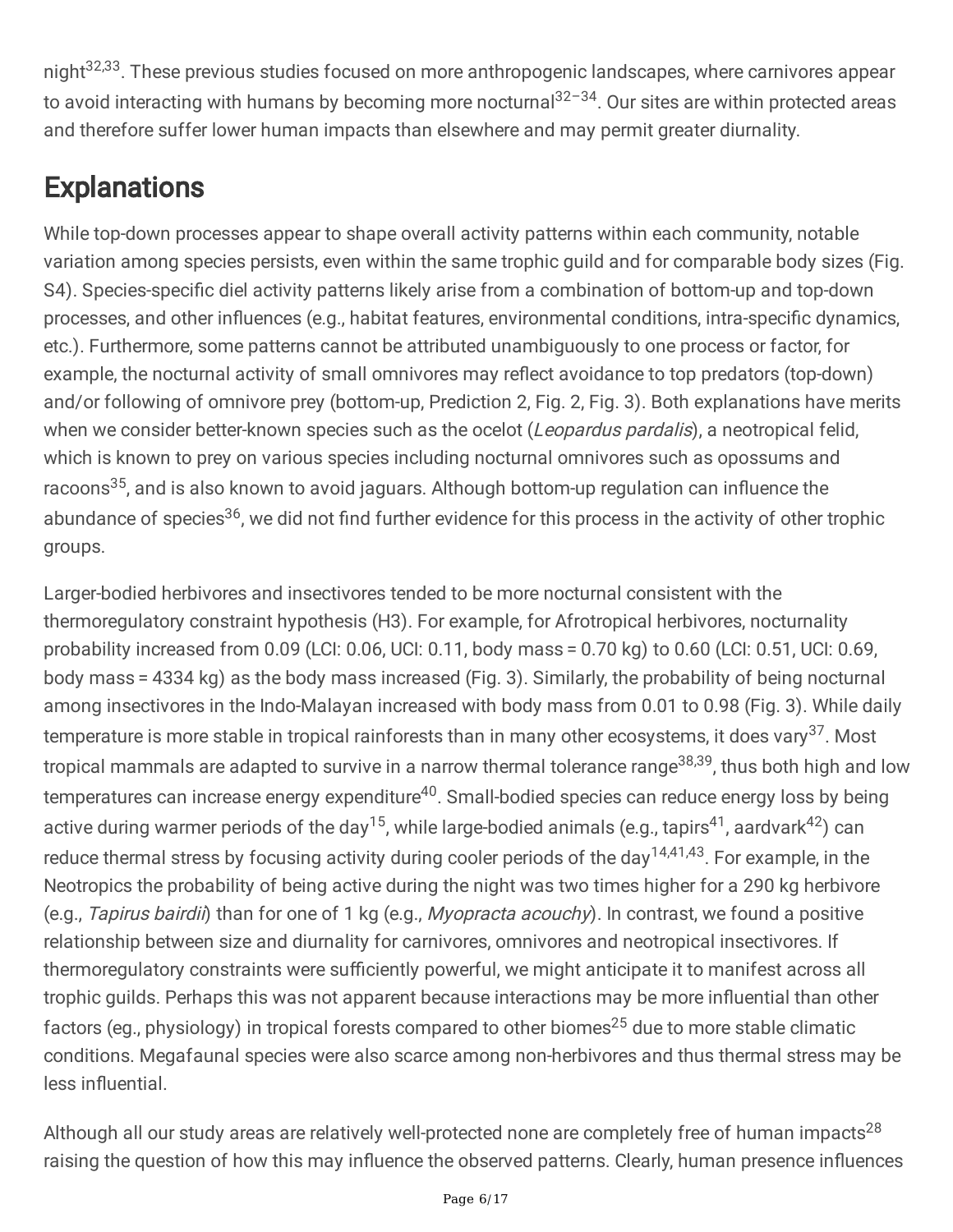animal activity patterns too; for example, some species have become more nocturnal to avoid hunters<sup>44</sup>. This was recognised in one of our study sites, where ungulates became more nocturnal as hunting increased<sup>45</sup>. In this context, it is remarkable that the general patterns were so robust and remained consistent across sites despite variation in hunting pressure. We acknowledge the inability of our study to clarify the role of large carnivores and hunters in determining the specific details of the patterns reported. However, simple approaches using human activity may be misleading as evasive responses among mammals are not universal and can change over time (for example, the gorillas in Bwindi have been habituated to humans), and in some locations, animals favour human settlements to access certain foods or avoid predation. At some of our sites, certain large predators (e.g., leopards in Biwindi<sup>46</sup>) are now absent due to earlier extinctions and more recent losses<sup>47,48</sup>. This, however, does not necessarily mean release from diurnal risks and disturbance from omnivorous mammals (e.g., chimpanzees), birds of prey, reptiles (e.g., pythons, anacondas), and humans (tourists and hunters). Furthermore, current activity patterns may reflect the anachronistic top-down regulation by "ghosts of predators past". Further work is needed to explore these nuances. To ensure we are not misunderstood, we underline that the robust and consistent patterns we observed in these comparatively well protected forest communities do not contradict past work indicating that widespread species decline and loss can have a devastating impact on ecosystems<sup>49-51</sup>.

# The odd-one-out: Neotropical insectivores

Insectivores were an exception to the consistent patterns across regions: while Afrotropical and Indo-Malayan species revealed a positive relationship between greater body mass and the likelihood of nocturnal activity (e.g., Afrotropical increased from 0.01 to 0.91), a negative relation was found in the Neotropics with a decrease of nocturnality with greater body mass, from a probability of 0.99 (LCI: 0.99, UCI: 0.99, body mass = 0.12 kg) to 0.32 (LCI: 0.22, UCI: 0.44, body mass = 43.30 kg). We do not know the cause for this exception but can speculate. The pattern reported for insectivores in Afrotropical and Indo-Malaya regions is consistent with the thermoregulatory constraints hypothesis (H3). However, the higher diurnality of large insectivore species than small ones in the Neotropics, was mostly driven by three species (Myrmecophaga tridactyla, Tamandua tetradactyla, and Tamandua mexicana) which may derive from the distinct biogeographic history of the Neotropics, where insectivores are among the few native lineages that persisted after the great interchange<sup>52</sup>. In any case, the difference may reflect different characteristic requirements (e.g., African aardvarks dig burrows, whereas neotropical anteaters live above ground).

## **Conclusion**

Despite their distinct origins, biogeographic histories, and taxonomic compositions, community level diel activity patterns for tropical forest mammals, examined by trophic guild and body size, are remarkably consistent across 16 sites and three tropical regions. As shown previously for trophic structures<sup>47</sup>, diel activity patterns appear shaped by common processes regardless of biogeography. Convergent evolution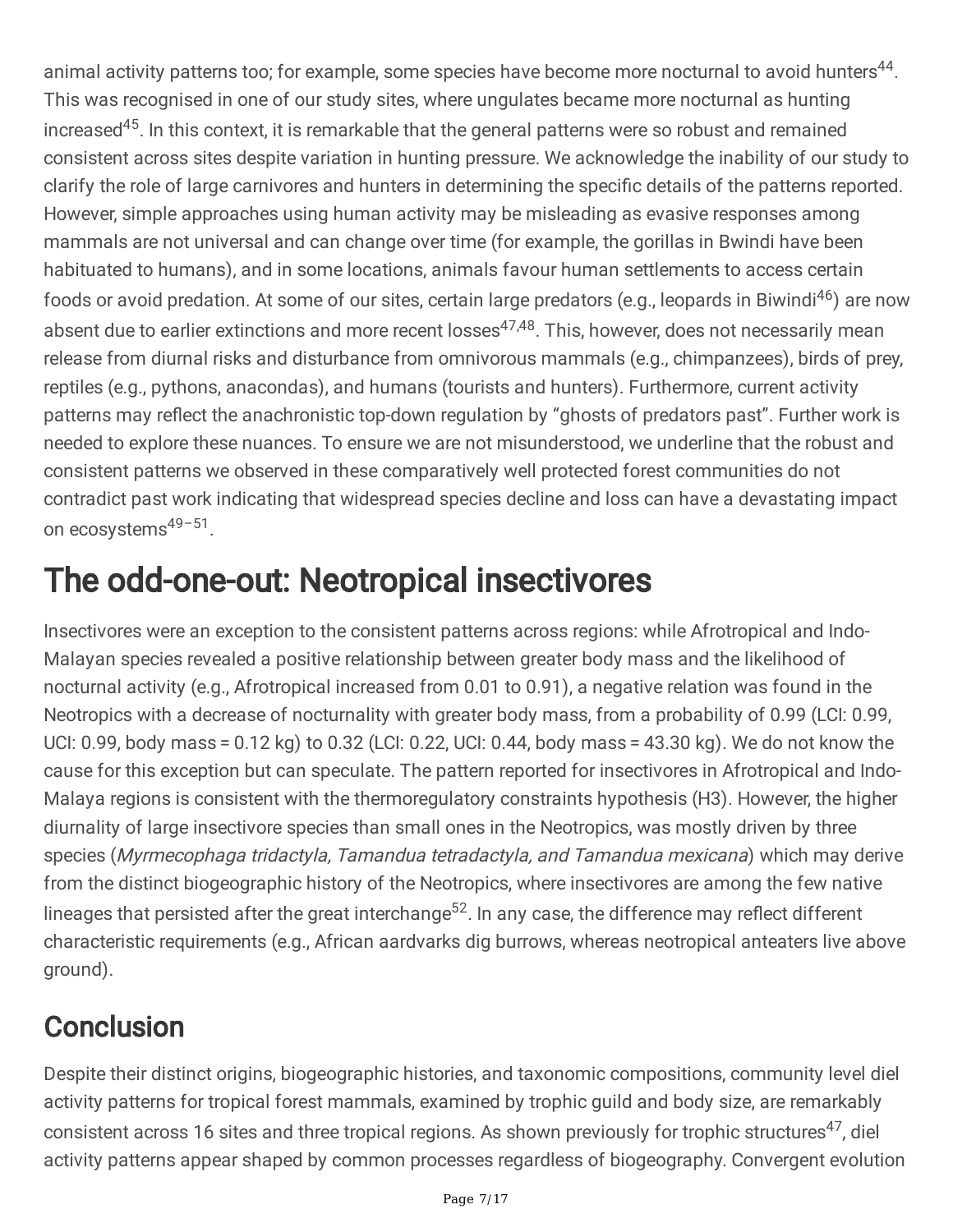across regions appears manifested in many ways including, as we see here for the first time, diel activity strategies. These community-level activity patterns appear shaped primarily by larger predators through top-down processes

# **Methods**

### 1) Study areas and camera trapping

We used camera-trap data from the Tropical Ecology Assessment and Monitoring (TEAM) Network<sup>47</sup>. TEAM data comprise data from three tropical biogeographic regions (Neotropics, Afrotropics and Indo-Malayan tropics) and 16 protected areas (TEAM Network, 2011) (Fig. 1). Camera-traps were deployed following a standardized protocol through all protected areas during the dry season between 2008 and 2017. At each protected area the monitoring run from two to ten years with the deployment of 60 to 90 cameras. Camera-traps were placed at a density of 0.5 - 1 camera/km<sup>2</sup> (1 camera every km<sup>2</sup> or 1 camera every 2 km<sup>2</sup>) and remained active for ~30 consecutive days<sup>28,47</sup>. We excluded data from camera-trap sites with inconsistent date-time stamps, yielding a total of 60-89 cameras per protected area (Fig. 1, Table S1).

### 2) Data

A total of 2 312 635 camera-trap pictures corresponded to mammals. We further filtered the dataset to delimitate our study for species with a body mass greater than 75 g (smaller species have high uncertainty of identification and are difficult to detect) and species strictly terrestrial or scansorial (i.e., we excluded all arboreal and aquatic species)<sup>26,53</sup>. A total of 166 species, 38 families, and 15 orders of ground-dwelling and scansorial species were detected (Table S1). Since camera-traps usually take consecutive pictures, we avoided pseudo-replication of individuals by establishing independent events (time interval between pictures > 1-hour per camera for a given species). This resulted in a total of 126 382 independent events (Supplementary Material 2). To analyse diel activity, we used the time-stamp recorded in each independent event<sup>54</sup> and summarized the number of events for each of the following three categories 1) day, 2) twilight, or 3) night. Each event was classified by protected area, location, time, and date to specify the sunrise, sunset, nautical dawn, and dusk using the R library 'maptools'<sup>55</sup>. Twilight was defined as the interval between dawn and sunrise and between sunset and "nautical dusk"<sup>56</sup>. Day was defined as the interval between sunrise and sunset. Night was the interval between nautical dusk and nautical dawn.

As species characteristics we used 1) trophic guild and 2) body mass(g) which we extracted from the PHYLACINE database<sup>57</sup> (Fig. S2). We classified each mammal species into four trophic guilds: carnivore, herbivore, insectivore, or omnivore. Categories were based on diet reported in the PHYLACINE database and we classified as carnivore species feeding on  $\geq 80\%$  vertebrates, herbivore species feeding on  $\geq 80$ % plant materials, insectivore feeding on  $\geq 80$  % insects, the remaining species were categorized as omnivores (e.g., feeding on vertebrates and fruits)<sup>57,58</sup>.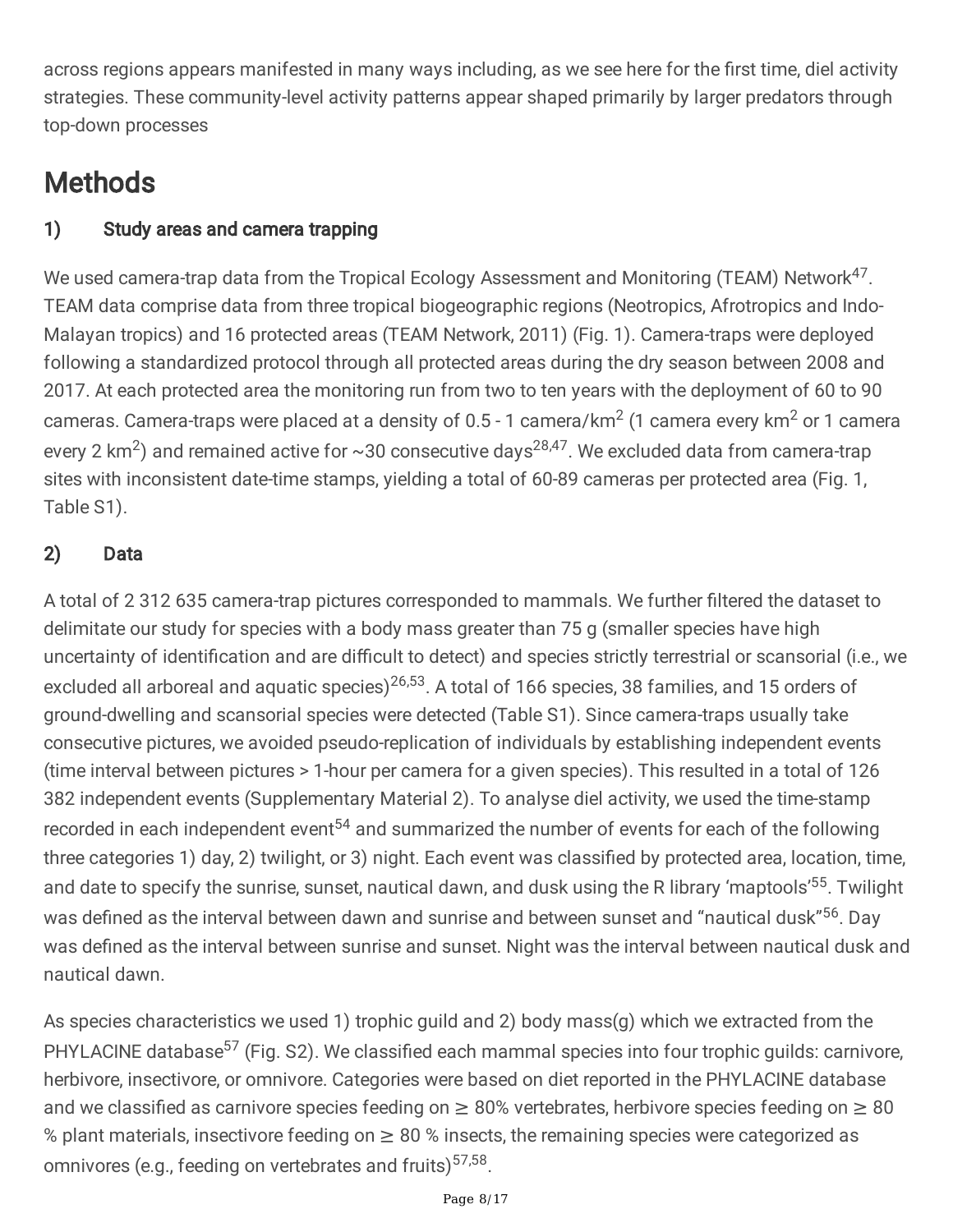### 3) Analysis

To test how trophic guild (carnivores, herbivorous, insectivores, and omnivores) and body mass (logtransformed) is associated with the number of independent events of each diel activity (day, night, twilight) of tropical ground-dwelling and scansorial mammals we fitted a multinomial logit model<sup>59</sup> using package 'mclogit'<sup>60</sup>. Multinomial modelling allowed us to assess three instead of two response classes (day, night, and twilight). We built a set of candidate models for each tropical region using maximum likelihood (ML) and with a convergence tolerance (X) of 1e-6 (Table S1). To account for the variability between the activity of species in different protected areas we include protected areas as a random effect within all models. We selected the best model for each tropical region using Akaike information criterion (AIC). We ranked models using ΔAIC and considered models with a ΔAIC <2 to equally be supported. Once we selected the best models, we run the models with a restricted maximum likelihood (REML) to arrive at final estimates for each tropical region. We predicted relative activity with the package 'mpred'<sup>60</sup>. This allowed us to extract the predicted probability of activity in each diel category for the range of body mass in each trophic guild and region.

To show the diversity of activity patterns we characterized species-specific activity patterns when the number of independent events was 25 or more<sup>61</sup>. We gathered the data of all protected areas in each biogeographic region to display species activity patterns (Fig. 1, Fig. S3). To correct for diel differences on the delimitation of day, night and twilights between protected areas and distinct dates of the year of sampling we anchored activity patterns to sunrise and sunset<sup>62</sup> using the 'activity' package<sup>63</sup> (Fig. S3). Then we plotted species activity with the package 'overlap', which employs kernel density estimation that circumvents the conflation of data required for histograms<sup>61</sup>.

## **Declarations**

### Acknowledgment

We thank the funding by Research Council of Norway (project NFR301075). This work was made possible by the Tropical Ecology Assessment and Monitoring (TEAM) Network, a collaboration between Conservation International, the Smithsonian Tropical Research Institute and the Wildlife Conservation Society. We acknowledge the effort of all TEAM site managers and collaborators who helped collecting data as well as Wildlife Insight for the data process and availability, Emmanuel Akampurira, and David Kenfack. Finally, we thank John Megahan for species illustrations of Fig. 1.

### Author contribution statements

DS and RB proposed the study and accessed funding. A.F.V-V., R.B. and D.S. developed the approach and hypotheses presented here. A.F.V-V. developed and performed the analyses. R.B. verified the analysis. A.F.V-V. wrote the manuscript with support from R.B., D.S., A.S-P., and L.B. The authors D.S. J.A., R.Bitariho., S.E., V.E., P.A.J., C.K., E.H.M., M.G.M.L, B.M., F.R., J.S., F.S., W.R.S., and E.U. were responsible of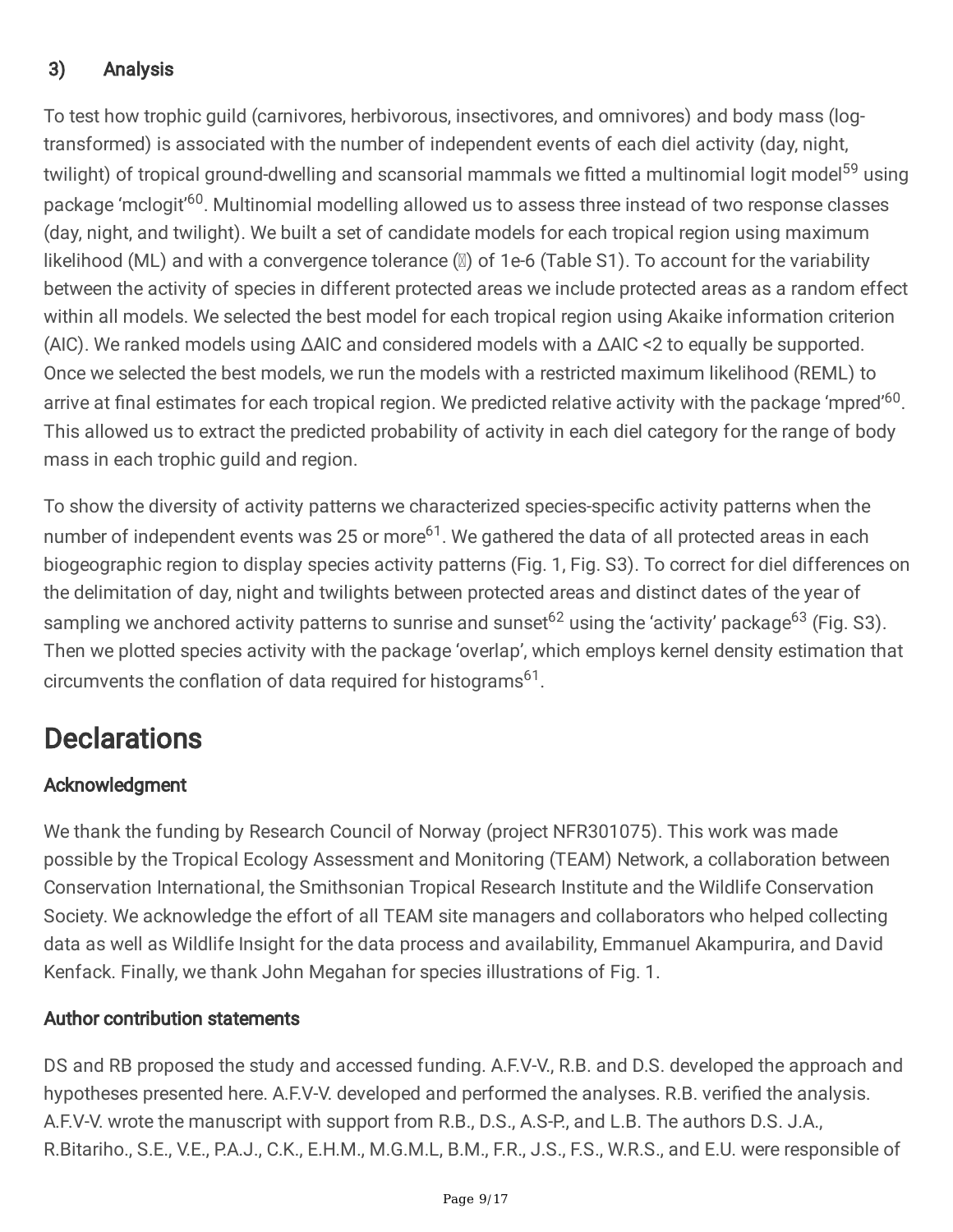the camera trap data collection in the TEAM sites. A.F.V-V. R.B and D.S. finalized the manuscript with input and approval from all authors.

### References

- 1. Hut, R. A., Kronfeld-Schor, N., van der Vinne, V. & De la Iglesia, H. In search of a temporal niche: environmental factors. Progress in brain research 199, 281–304 (2012).
- 2. Cox, D., Gardner, A. & Gaston, K. Diel niche variation in mammals associated with expanded trait space. Nature Communications 12, 1-10 (2021).
- 3. Schoener, T. W. Resource partitioning in ecological communities. Science 185, 27–39 (1974).
- 4. Richards, S. A. Temporal partitioning and aggression among foragers: modeling the effects of stochasticity and individual state. Behavioral Ecology 13, 427-438 (2002).
- 5. Kronfeld-Schor, N. & Dayan, T. Partitioning of time as an ecological resource. Annual review of ecology, evolution, and systematics 34, 153–181 (2003).
- 6. Refinetti, R. The diversity of temporal niches in mammals. Biological Rhythm Research 39, 173–192 (2008).
- 7. Maor, R., Dayan, T., Ferguson-Gow, H. & Jones, K. E. Temporal niche expansion in mammals from a nocturnal ancestor after dinosaur extinction. Nature ecology & evolution 1, 1889–1895 (2017).
- 8. Barnosky, A. D. et al. Has the Earth's sixth mass extinction already arrived? Nature 471, 51-57 (2011).
- 9. Grossnickle, D. M., Smith, S. M. & Wilson, G. P. Untangling the multiple ecological radiations of early mammals. Trends in ecology & evolution 34, 936–949 (2019).
- 10. Baker, J. & Venditti, C. Rapid change in mammalian eye shape is explained by activity pattern. Current Biology 29, 1082–1088. e1083 (2019).
- 11. McNab, B. K. The evolution of endothermy in the phylogeny of mammals. The American Naturalist 112, 1–21 (1978).
- 12. Crompton, A., Taylor, C. R. & Jagger, J. A. Evolution of homeothermy in mammals. Nature 272, 333– 336 (1978).
- 13. Bennie, J. J., Duffy, J. P., Inger, R. & Gaston, K. J. Biogeography of time partitioning in mammals. Proc Natl Acad Sci U S A 111, 13727–13732, doi:10.1073/pnas.1216063110 (2014).
- 14. Mccain, C. M. & King, S. R. Body size and activity times mediate mammalian responses to climate change. Global change biology 20, 1760–1769 (2014).
- 15. Riede, S. J., van der Vinne, V. & Hut, R. A. The flexible clock: predictive and reactive homeostasis, energy balance and the circadian regulation of sleep–wake timing. Journal of Experimental Biology 220, 738–749, doi:10.1242/jeb.130757 (2017).
- 16. van der Vinne, V. et al. Maximising survival by shifting the daily timing of activity. Ecology letters 22, 2097–2102 (2019).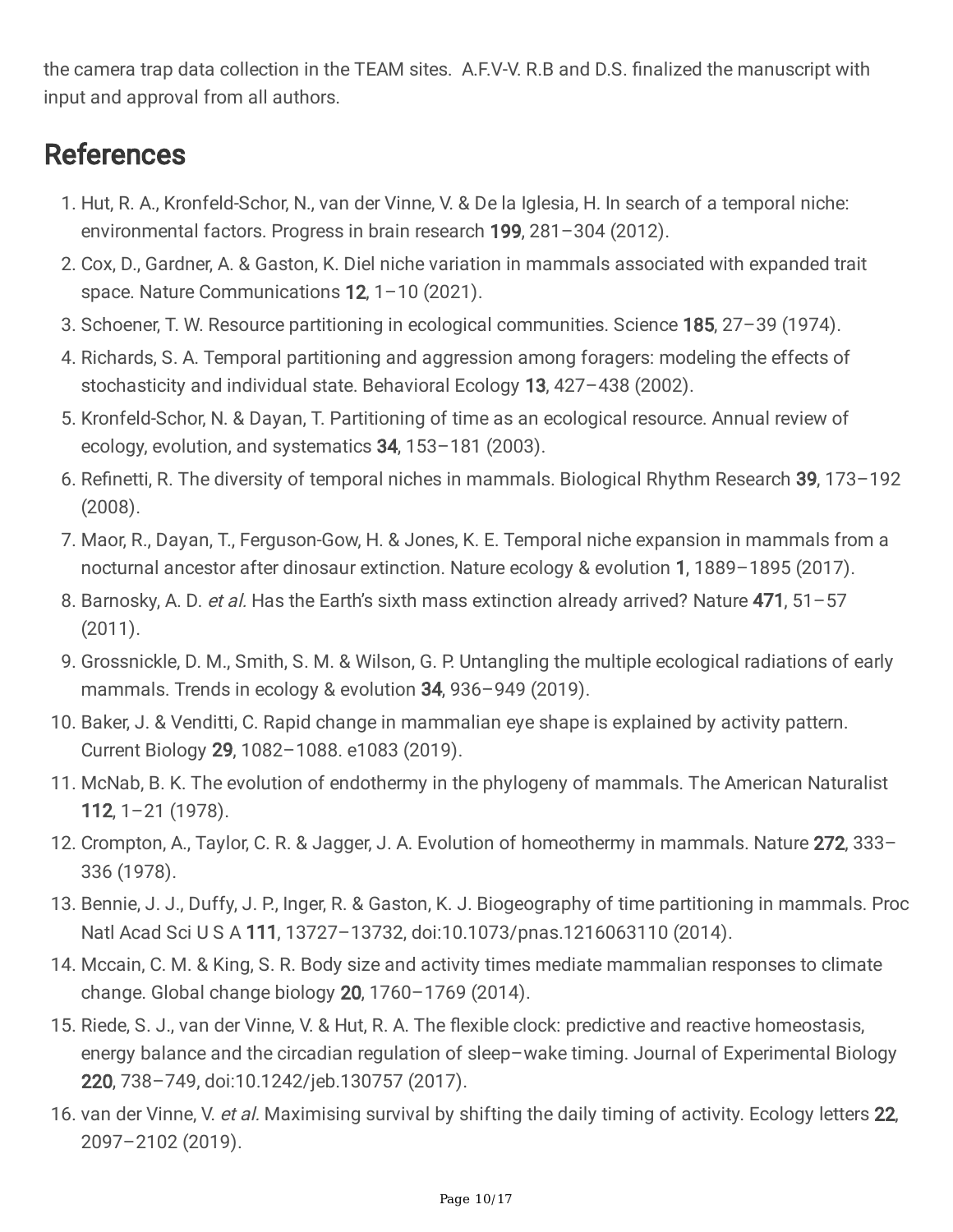- 17. Harper, G. & Bunbury, N. Invasive rats on tropical islands: their population biology and impacts on native species. Global Ecology and Conservation 3, 607–627 (2015).
- 18. Sunarto, S., Kelly, M., Parakkasi, K. & Hutajulu, M. Cat coexistence in central Sumatra: ecological characteristics, spatial and temporal overlap, and implications for management. Journal of Zoology 296, 104–115 (2015).
- 19. Beschta, R. L. & Ripple, W. J. Large predators and trophic cascades in terrestrial ecosystems of the western United States. Biological conservation 142, 2401–2414 (2009).
- 20. Duffy, J. E. Biodiversity and ecosystem function: the consumer connection. Oikos 99, 201–219 (2002).
- 21. Sinclair, A., Mduma, S. & Brashares, J. S. Patterns of predation in a diverse predator–prey system. Nature 425, 288–290 (2003).
- 22. Hayward, M. W. & Slotow, R. Temporal partitioning of activity in large African carnivores: tests of multiple hypotheses. South African Journal of Wildlife Research-24-month delayed open access 39, 109–125 (2009).
- 23. Cunningham, C. X., Scoleri, V., Johnson, C. N., Barmuta, L. A. & Jones, M. E. Temporal partitioning of activity: rising and falling top-predator abundance triggers community‐wide shifts in diel activity. Ecography 42, 2157–2168 (2019).
- 24. Monterroso, P., Alves, P. C. & Ferreras, P. Catch me if you can: diel activity patterns of mammalian prey and predators. Ethology 119, 1044–1056 (2013).
- 25. Schemske, D. W., Mittelbach, G. G., Cornell, H. V., Sobel, J. M. & Roy, K. Is there a latitudinal gradient in the importance of biotic interactions? Annu. Rev. Ecol. Evol. Syst. 40, 245–269 (2009).
- 26. Rovero, F. et al. A standardized assessment of forest mammal communities reveals consistent functional composition and vulnerability across the tropics. Ecography 43, 75–84, doi:https://doi.org/10.1111/ecog.04773 (2020).
- 27. Penone, C. et al. Global mammal beta diversity shows parallel assemblage structure in similar but isolated environments. Proceedings of the Royal Society B: Biological Sciences 283, 20161028 (2016).
- 28. Ahumada, J. A. et al. Community structure and diversity of tropical forest mammals: data from a global camera trap network. Philosophical Transactions of the Royal Society B: Biological Sciences 366, 2703–2711 (2011).
- 29. Donadio, E. & Buskirk, S. W. Diet, morphology, and interspecific killing in Carnivora. The American Naturalist 167, 524–536 (2006).
- 30. Di Bitetti, M. S., De Angelo, C. D., Di Blanco, Y. E. & Paviolo, A. Niche partitioning and species coexistence in a Neotropical felid assemblage. Acta Oecologica 36, 403–412 (2010).
- 31. Bischof, R., Ali, H., Kabir, M., Hameed, S. & Nawaz, M. A. Being the underdog: an elusive small carnivore uses space with prey and time without enemies. Journal of Zoology 293, 40–48 (2014).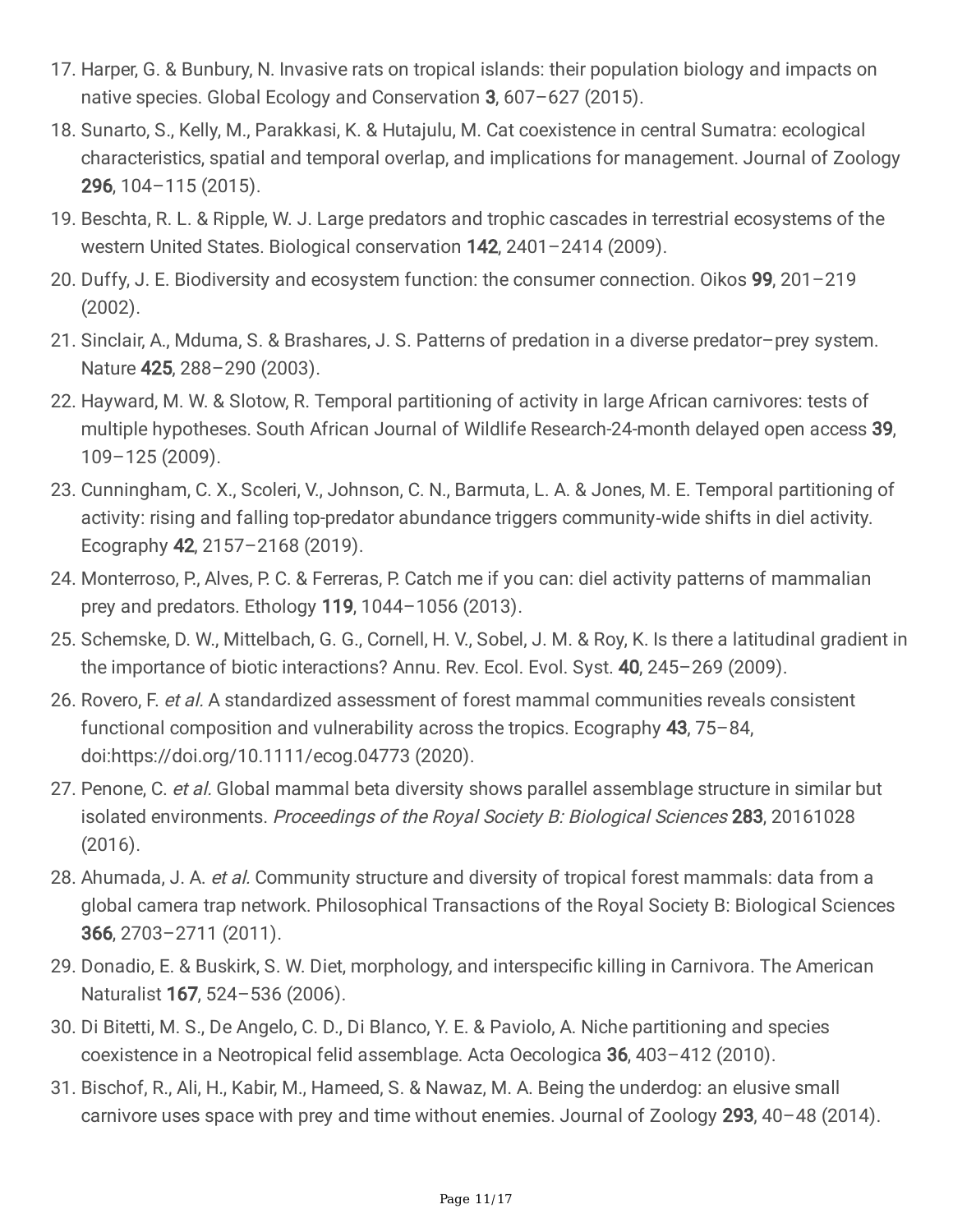- 32. Beckmann, J. P. & Berger, J. Rapid ecological and behavioural changes in carnivores: the responses of black bears (Ursus americanus) to altered food. Journal of Zoology 261, 207–212 (2003).
- 33. Gerber, B. D., Karpanty, S. M. & Randrianantenaina, J. Activity patterns of carnivores in the rain forests of Madagascar: implications for species coexistence. Journal of Mammalogy 93, 667–676 (2012).
- 34. Gehrt, S. D. & McGraw, M. Ecology of coyotes in urban landscapes. (2007).
- 35. Emmons, L. & Feer, F. Neotropical rainforest mammals: <sup>a</sup> field guide. (1997).
- 36. Santos, F. et al. Prey availability and temporal partitioning modulate felid coexistence in Neotropical forests. PloS one 14, e0213671 (2019).
- 37. Beaudrot, L. et al. Local temperature and ecological similarity drive distributional dynamics of tropical mammals worldwide. Global Ecology and Biogeography 28, 976–991, doi:10.1111/geb.12908 (2019).
- 38. Janzen, D. H. Why mountain passes are higher in the tropics. The American Naturalist 101, 233–249 (1967).
- 39. Khaliq, I., Hof, C., Prinzinger, R., Böhning-Gaese, K. & Pfenninger, M. Global variation in thermal tolerances and vulnerability of endotherms to climate change. Proceedings of the Royal Society B: Biological Sciences 281, 20141097 (2014).
- 40. Willmer, P., Stone, G. & Johnston, I. *Environmental physiology of animals*. (John Wiley & Sons, 2009).
- 41. Cruz, P., Paviolo, A., Bó, R. F., Thompson, J. J. & Di Bitetti, M. S. Daily activity patterns and habitat use of the lowland tapir (Tapirus terrestris) in the Atlantic Forest. Mammalian Biology 79, 376–383 (2014).
- 42. Taylor, W. & Skinner, J. Adaptations of the aardvark for survival in the Karoo: a review. Transactions of the Royal Society of South Africa 59, 105–108 (2004).
- 43. Levy, O., Dayan, T., Porter, W. P. & Kronfeld-Schor, N. Time and ecological resilience: can diurnal animals compensate for climate change by shifting to nocturnal activity? Ecological Monographs 89, e01334 (2019).
- 44. Gaynor, K. M., Hojnowski, C. E., Carter, N. H. & Brashares, J. S. The influence of human disturbance on wildlife nocturnality. Science 360, 1232–1235 (2018).
- 45. Espinosa, S. & Salvador, J. Hunters landscape accessibility and daily activity of ungulates in Yasuní Biosphere Reserve, Ecuador. Therya 8, 45-52 (2017).
- 46. Butynski, T. M. Ecological survey of the impenetrable (Bwindi) forest, Uganda, and recommendations for its conservation and management. (1984).
- 47. Rovero, F. & Ahumada, J. The Tropical Ecology, Assessment and Monitoring (TEAM) Network: An early warning system for tropical rain forests. Science of the Total Environment 574, 914-923 (2017).
- 48. Barnosky, A. D., Koch, P. L., Feranec, R. S., Wing, S. L. & Shabel, A. B. Assessing the causes of late Pleistocene extinctions on the continents. *science* 306, 70-75 (2004).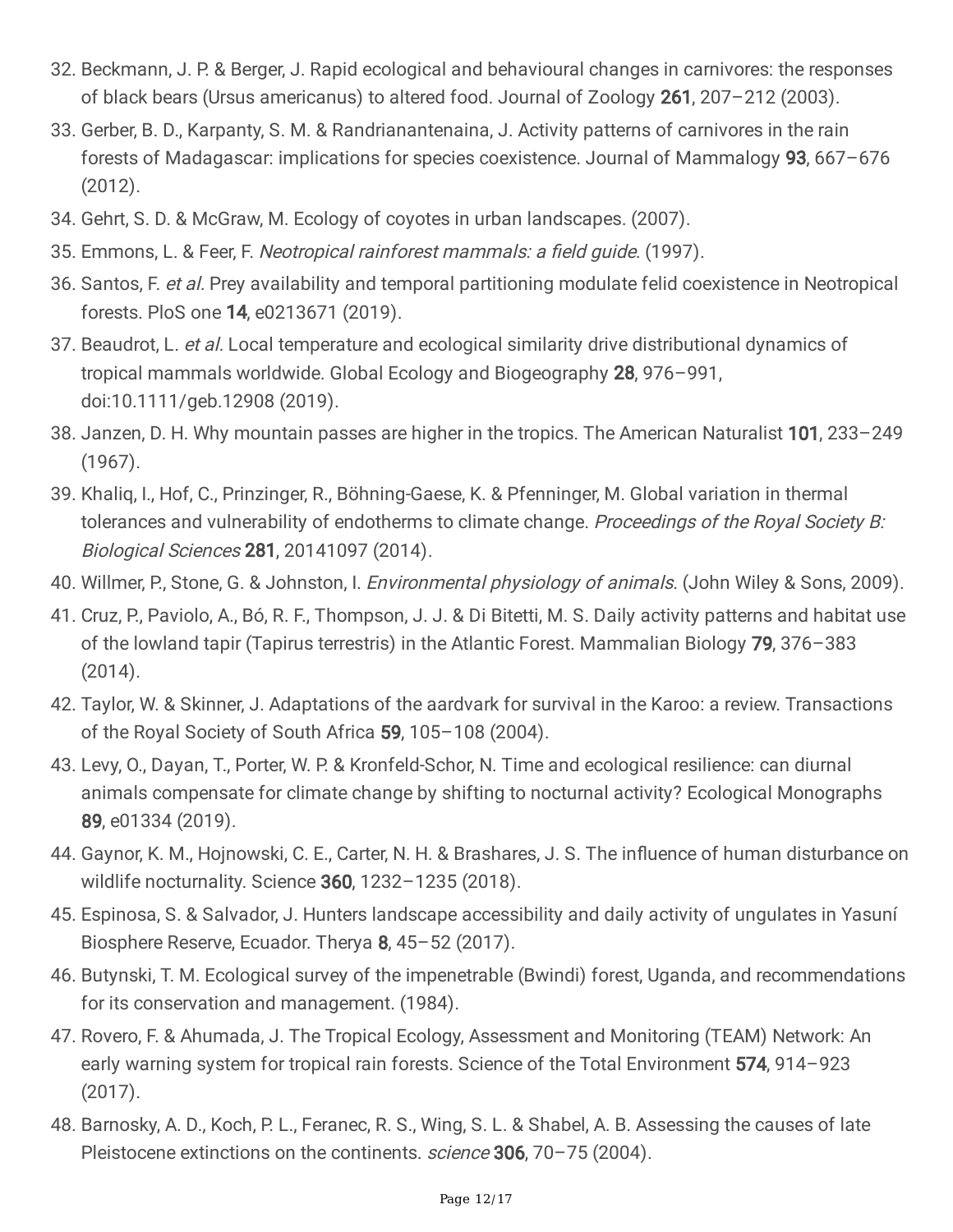- 49. Peres, C. A., Emilio, T., Schietti, J., Desmoulière, S. J. & Levi, T. Dispersal limitation induces long-term biomass collapse in overhunted Amazonian forests. Proceedings of the National Academy of Sciences 113, 892–897 (2016).
- 50. Gardner, C. J., Bicknell, J. E., Baldwin-Cantello, W., Struebig, M. J. & Davies, Z. G. Quantifying the impacts of defaunation on natural forest regeneration in a global meta-analysis. Nature communications  $10$ ,  $1 - 7$  (2019).
- 51. Wilkie, D. S., Bennett, E. L., Peres, C. A. & Cunningham, A. A. The empty forest revisited. Annals of the New York Academy of Sciences 1223, 120–128 (2011).
- 52. Simpson, G. G. Splendid isolation: the curious history of South American mammals. Vol. 11 (Yale University Press New Haven, 1980).
- 53. Gorczynski, D. et al. Tropical mammal functional diversity increases with productivity but decreases with anthropogenic disturbance. Proceedings of the Royal Society B 288, 20202098 (2021).
- 54. Frey, S., Fisher, J. T., Burton, A. C. & Volpe, J. P. Investigating animal activity patterns and temporal niche partitioning using camera-trap data: challenges and opportunities. Remote Sensing in Ecology and Conservation 3, 123–132 (2017).
- 55. Bivand, R. et al. Package 'maptools'. (2021).
- 56. Ensing, E. P. et al. GPS based daily activity patterns in European red deer and North American elk (Cervus elaphus): indication for a weak circadian clock in ungulates. PLoS One 9, e106997 (2014).
- 57. Faurby, S. et al. PHYLACINE 1.2: The phylogenetic atlas of mammal macroecology. Ecology 99, 2626 (2018).
- 58. Wilman, H. et al. EltonTraits 1.0: Species-level foraging attributes of the world's birds and mammals. Ecology 95, 2027–2027, doi:https://doi.org/10.1890/13-1917.1 (2014).
- 59. Elff, M., Heisig, J. P., Schaeffer, M. & Shikano, S. Multilevel analysis with few clusters: improving likelihood-based methods to provide unbiased estimates and accurate inference. British Journal of Political Science (2020).
- 60. Elff, M. Mclogit: mixed conditional logit models (R package version 0.5. 1). Retrieved on 15 (2018).
- 61. Ridout, M. S. & Linkie, M. Estimating overlap of daily activity patterns from camera trap data. Journal of Agricultural, Biological, and Environmental Statistics 14, 322–337 (2009).
- 62. Vazquez, C., Rowcliffe, J. M., Spoelstra, K. & Jansen, P. A. Comparing diel activity patterns of wildlife across latitudes and seasons: Time transformations using day length. Methods in Ecology and Evolution 10, 2057–2066, doi:https://doi.org/10.1111/2041-210X.13290 (2019).
- 63. Rowcliffe, J. M., Kays, R., Kranstauber, B., Carbone, C. & Jansen, P. A. Quantifying levels of animal activity using camera trap data. Methods in Ecology and Evolution 5, 1170–1179 (2014).
- 64. Beaudrot, L. et al. Standardized Assessment of Biodiversity Trends in Tropical Forest Protected Areas: The End Is Not in Sight. PLOS Biology 14, doi:10.1371/journal.pbio.1002357 (2016).

### Supplementary Material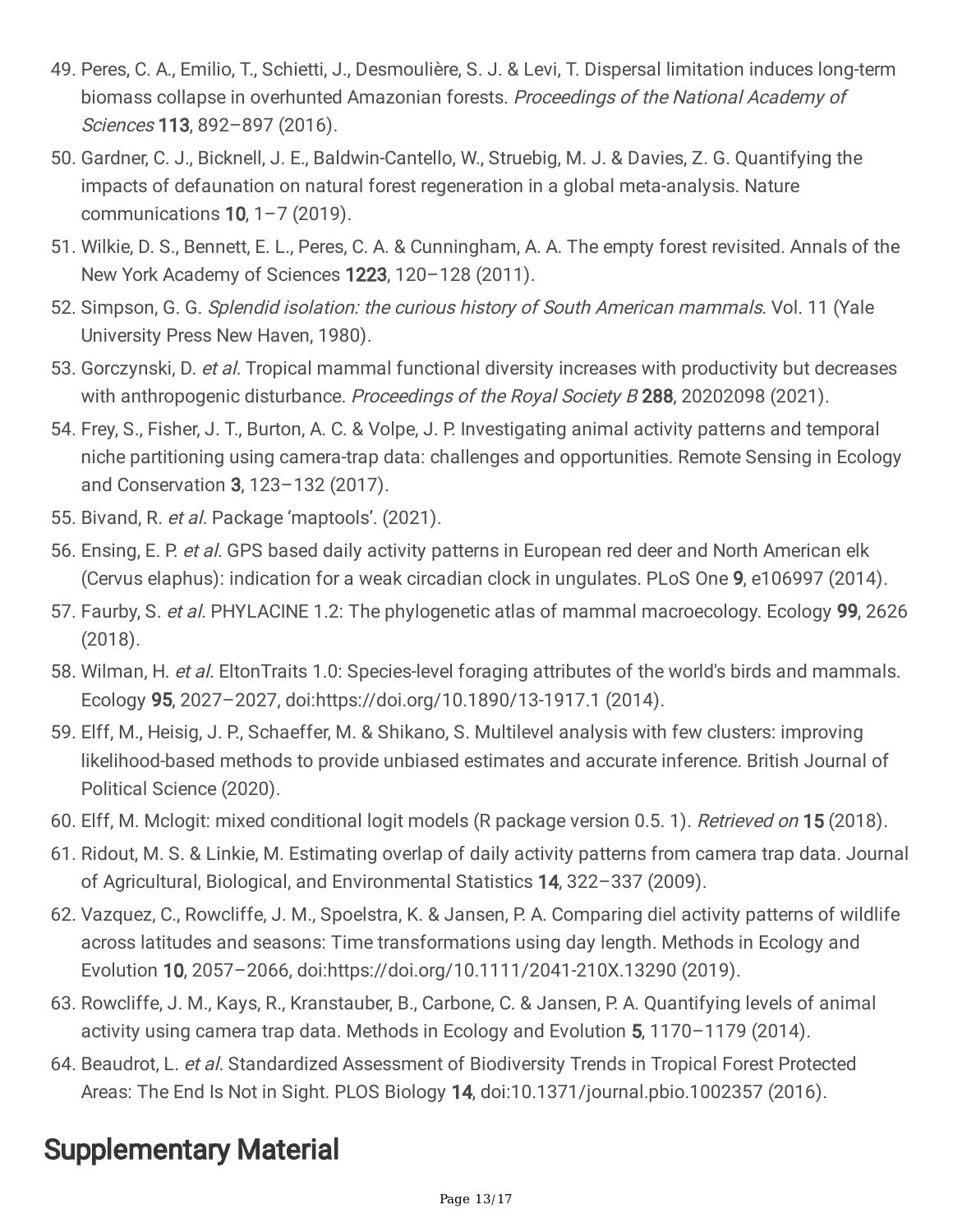- 1. Table S1. Additional information about the protected areas included in the study.
- 2. Table S2. Candidate models by biogeographic region.
- 3. Figure S1. Multinomial models' coefficients estimates by each region with carnivores as the reference group
- 4. Figure S2. a) Distribution of body mass for the three different biogeographic regions. b) Number of species in each trophic guild and each biogeographic region.
- 5. Figure S3. Density plot of activity by biogeographic region and trophic guild
- 6. Figure S4. Predicted probability of diurnal, crepuscular, and nocturnal activity for a sequence of body mass values and raw proportions of all species included in the study.



### **Figures**

#### Figure 1

Map of the study sites and activity density examples. 16 protected areas within 14 countries and three biogeographic regions at which mammal activity data were collected using the standardized TEAM camera-trapping protocol. Activity density plots represent examples of species in each region. Green areas denote tropical forests.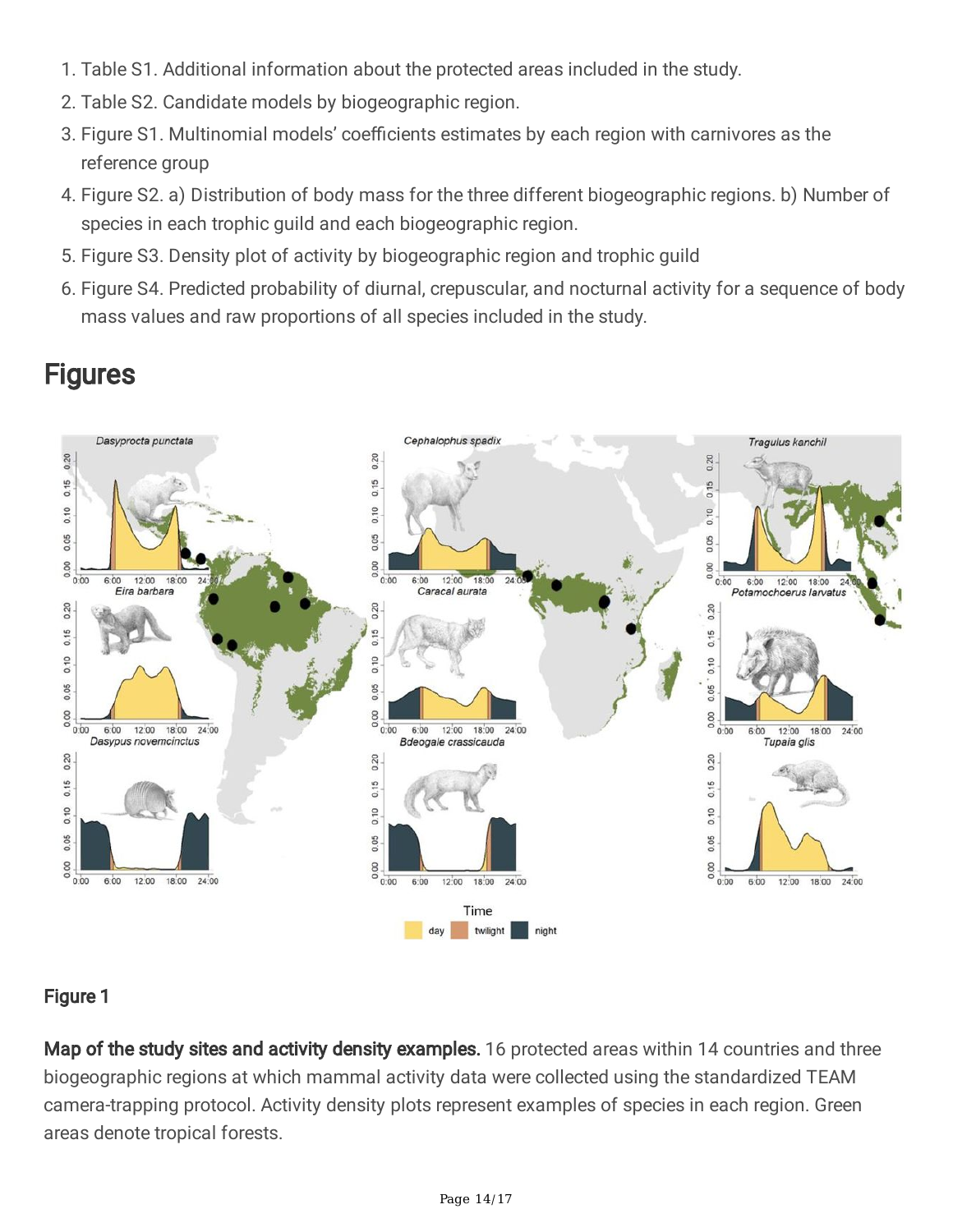

### Figure 2

Hypotheses on the determination of diel activity patterns in tropical forest mammal communities, with associated predictions (P1-3). If top-down regulation dominates (H1), then at the intraguild level we predict that small predators will avoid top-predators (1a) while at the interguild level, potential prey species will avoid their predators (1b). If bottom-up regulation dominates (H2), predators will follow the diel activity of their prey (2). If the energetic cost of thermoregulation dominates (H3), we expect a positive relationship between body mass and nocturnality (3), regardless of trophic guild. Silhouette images were downloaded from phylopic.org.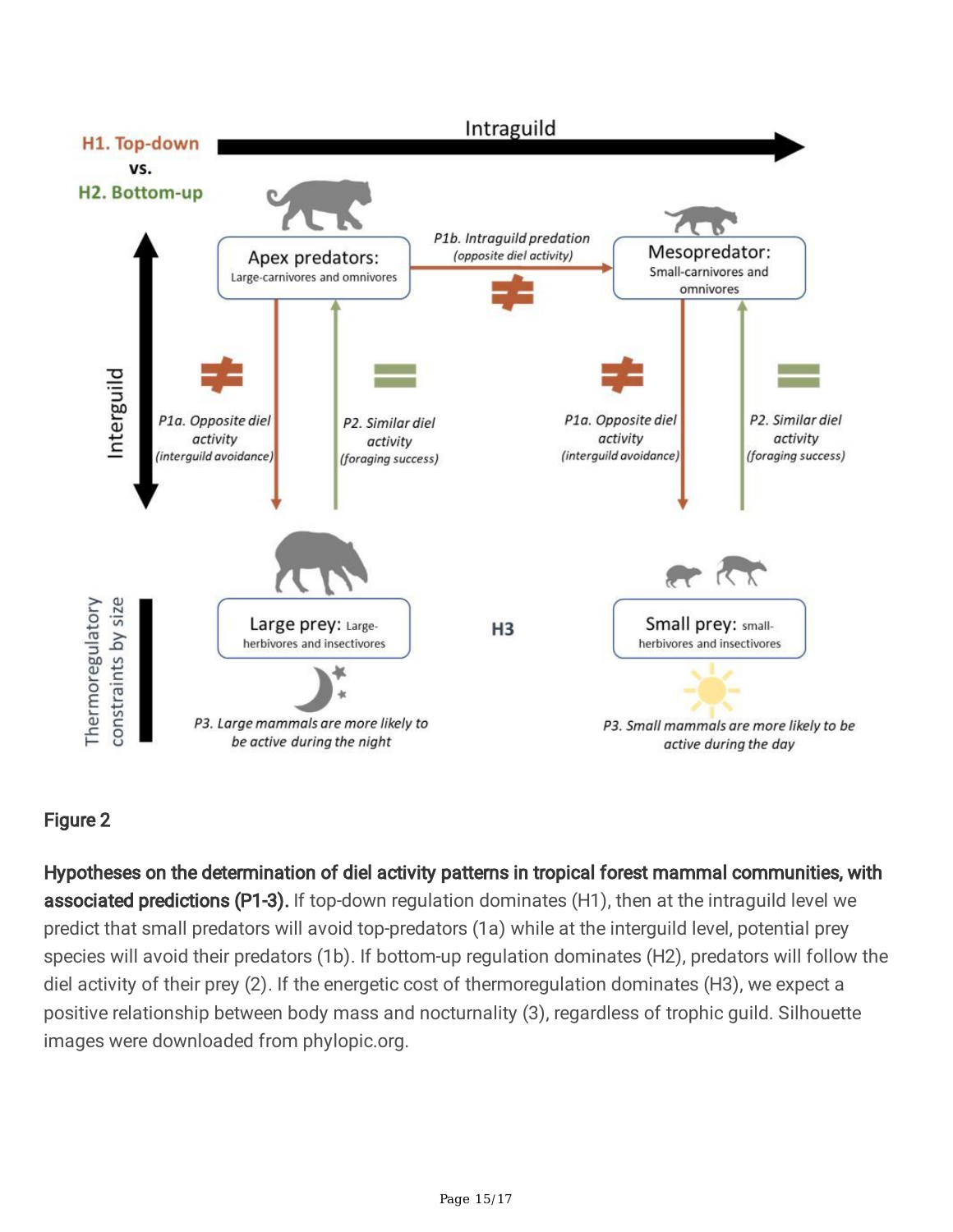

#### Figure 3

Distribution of daily activity in relation to body size and trophic guilds of tropical ground-dwelling and scansorial mammals in three regions. Estimates correspond to the probability of activity during the day, night, and twilight extracted from the model fitted to TEAM camera-trap data. Tick marks above the x-axis indicate the typical body mass of species analysed. Colour hue indicates where the model interpolates among observations of the sizes presented (darker) versus extrapolates beyond values in the data for that trophic guild and region (lighter).